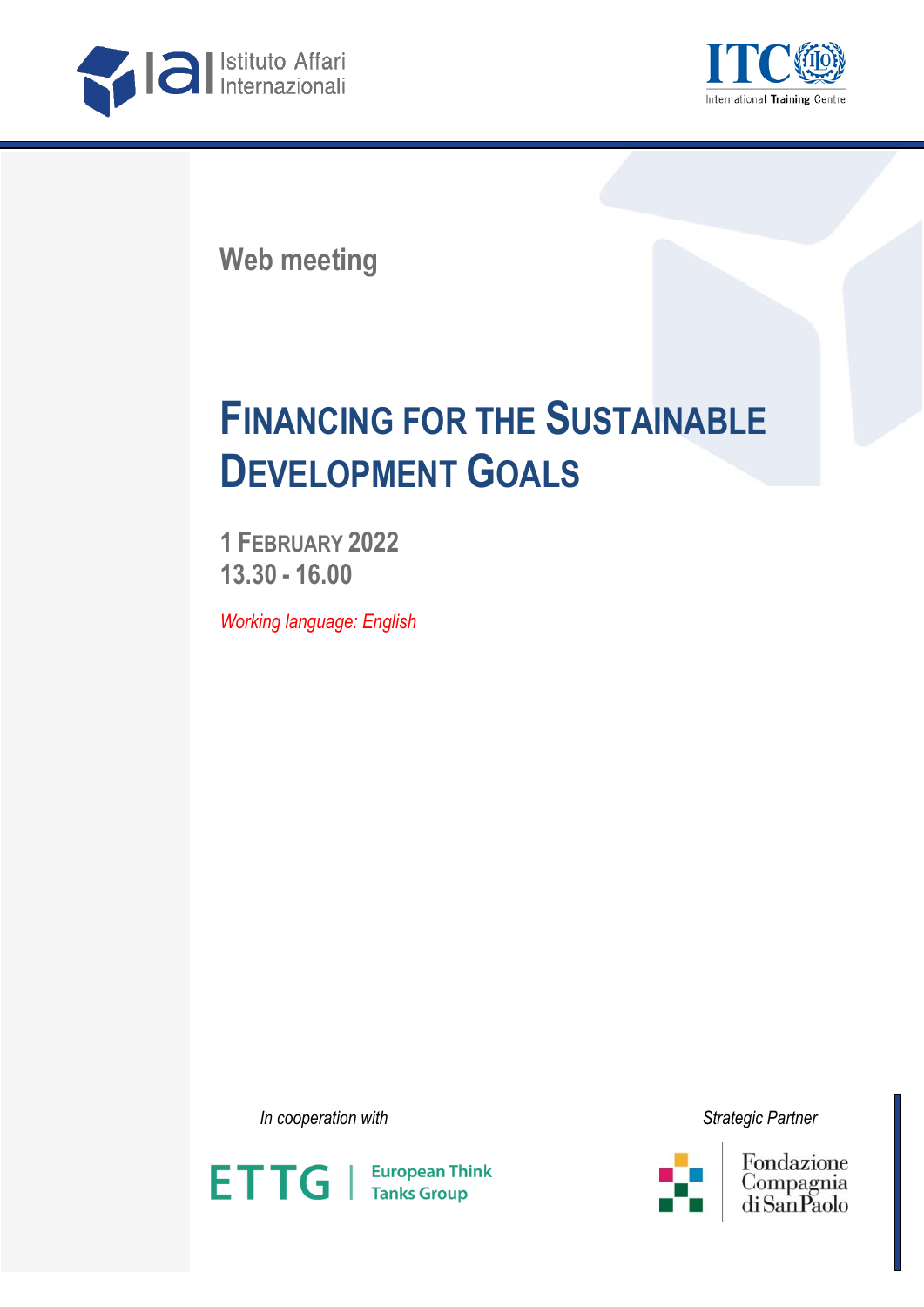Ensuring adequate access to sustainable development finance was already a fundamental challenge prior to the pandemic and will be an even more pressing imperative in the future, as the most vulnerable economies scramble to recover from the COVID-19 shock and cope with the escalating impacts of climate change.

It is pivotal to identify innovative financing mechanisms that help most fragile countries to build back better. In 2021, several important steps have been taken both to ensure a stronger resources mobilization, as well as to align such new liquidity to achieve the Agenda 2030 targets. For instance, at the G20 level, member States have agreed on the extension of the Debt Service Suspension Initiative (DSSI), have pledged 650 billion US dollars in re-allocation of Special Drawing Rights (SDRs) to be channelled through a new Resilience and Sustainability Trust and have launched the so called Common Framework beyond the DSSI. Although these initiatives signal the good will of the international community to boost multilateral development cooperation, they still remain insufficient to redress the emerging divergent recoveries and decisively improve debt sustainability outlooks. More innovative financing mechanisms are needed to meet the huge financial needs for private resources, together with a stronger institutional capacity to adequately utilize these instruments and engage in effective de-risking.

Against this backdrop, the recent second edition of the Finance in Common Summit (FICS) has showed once again how crucial it is to bring on board Public Development Banks (PDBs) and Multilateral Development Banks (MDBs) in these global efforts to support the achievement of the Agenda 2030 targets. On the one hand, PDBs play an increasing role in the development finance field. Their total investments reached over 2.5 trillion US dollars in 2020 depending on the perimeter, or about 12% of global investments in 2020. This amount increased by at least 13% compared to 2019. Estimated commitments from MDBs and the International Development Finance Club increased by at least 45% and 25% respectively in 2020 compared to 2019 (from 90 billion US dollars to 131 billion US dollars and from 750 billion US dollars and 940 billion US dollars respectively). Yet, on the other hand, despite an increased interest in aligning their operations to sustainability targets, PDBs still struggle to fully integrate the SDGs in their operations, for instance, by incorporating the imperative of the transition to lowcarbon, climate-resilient and equitable socio-economic models in all their financing decisions and project cycles. SDG alignment demands indeed high-level commitment, together with deep governance and, probably, business model restructuring.

Therefore, the aim of this webinar is to reflect on how the Public Development Banks (PDBs) and Multilateral Development Banks (MDBs) can help identify innovative financial mechanisms to unlock resources that can serve the achievement of the SDGs. The webinar will offer the opportunity to present a collective study conducted by the Istituto Affari Internazionali (IAI) in the context of the European Think Tanks Group (ETTG) that has developed four operationalisation principles, along with practical steps to help these actors fully align their activities with the 2030 Agenda and SDGs.